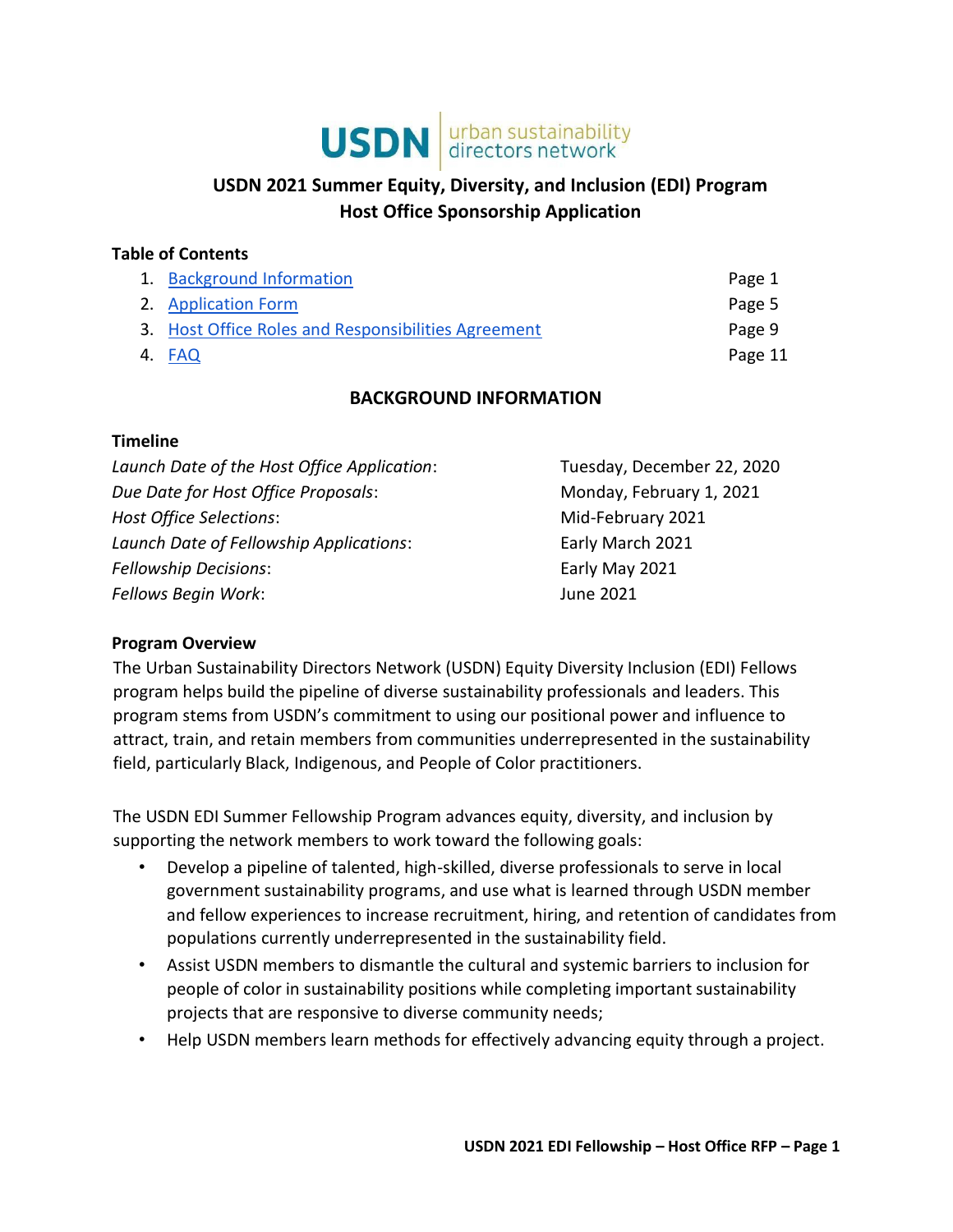This RFP and application is for USDN members who are interested in sponsoring a fellow in the USDN 2021 Summer EDI Fellows program. *Up to 5 USDN member offices will be selected to host a 2021 summer fellow with the USDN covering up to \$5,000 of the fellowship cost for each fellow and providing health insurance coverage for fellows. USDN is able to cover the entire cost for 1 of the top 5 applicants to host a fellow.* An EDI Fellowship Advisory Committee made up of USDN members, past fellow supervisors, and past fellows will recommend finalists to USDN staff, who will interview finalists and confirm their ability to perform host office duties.

The summer fellowships will be full time (40 hours/week). USDN generally wants the fellowships to be 12 weeks with fellows placed by May 2021, working from June to August 2021. However, fellowships can be up to six months long if hosts have funding to cover salary and benefits for an extended timeline.

**Before filling out the application to host a fellow**, interested USDN members should review this RFP, the Host Office Roles and Responsibilities Agreement (Attachment 1), the FAQ (Attachment 2), and the [USDN Equity in Recruitment, Hiring, and Retention Fact Sheet.](https://www.usdn.org/documents/25323) Host applicants should also plan to attend or watch the recording of the and the January 19, 2021, [USDN Equity in Recruitment, Hiring, and Retention Webinar.](https://www.usdn.org/members/events/41285#/)

#### **Expectation of Host Offices**

- USDN is seeking Host Offices that are committed to increasing diversity in the field of sustainability and advancing their own capacity to be effective and inclusive managers and mentors.
- In addition to hosting the fellow, selected members will be expected to assist in promotion of the program to diverse local applicants, provide support and mentorship for fellows, and contribute a sponsorship fee, which will be applied to overall program costs, including a portion of fellow stipends.

#### **Benefits for Host Offices**

- USDN is providing funding of up to \$5,000 each for up to 5 fellows, which will be combined with a sponsorship fee from each Host Office. (See pp 7-8 for host fee calculation.) USDN is able to cover the entire cost for 1 of the top 5 applicants.
- A dedicated summer fellow to support an equity-focused sustainability project.
- Direct participation in the selection of the fellow.
- A peer learning cohort for the fellows.
- Professional development training and mentorship support to supervisors to help recruit and retain a diverse workforce.

#### **Benefits for Fellows**

- Professional sustainability work experience.
- A living wage fellowship.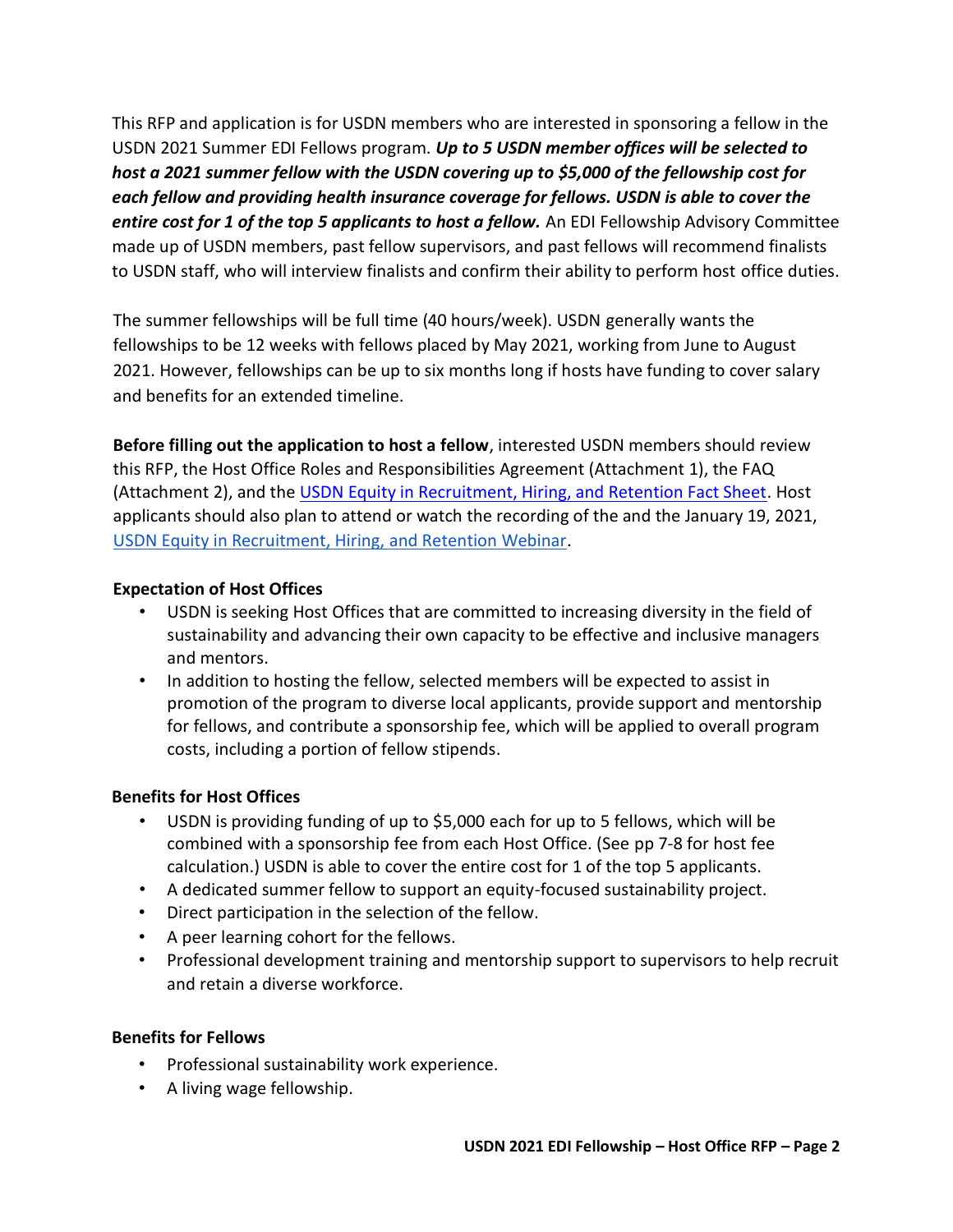- Access to mentorship, professional development, and peer learning.
- Access to the USDN network of professionals.
- Virtual attendance at the USDN 2021 Annual Meeting.
- Participation in an informal network of past and current fellows.

#### **Program Requirements**

To be considered to sponsor a USDN fellow, applicants for Host Office must:

- Include the USDN core member in development of the project scope for the fellow.
- Confirm that the member's human resource requirements will allow the sustainability office to host a fellow who will be a USDN employee.
- Supervisor has completed USDN's Equity Foundations training prior to fellowship start.
- Commit to the steps described under Roles [\(Attachment 1\)](#page-8-0). The most important of these steps are to show that you are prepared to:
	- Offer your fellow a clear and detailed project scope of work;
	- Generate a strong pool of candidates, prioritizing diversity;
	- Create a supportive work environment for fellows, including mentorship.
- Offer a project that involves developing a policy, plan, or program.
	- Apply a racial equity approach that seeks to establish norms differing from the business as usual of their home institution. Applicants should understand and be committed to an approach that acknowledges and seeks to address the harm and injustice of systemic racism on BIPOC.
	- If the fellow will be involved in community engagement, staff from the host office should be closely involved so that the office can maintain new relationships after the completion of the fellowship.
- Agree to complete the final evaluation described under Roles.
- If selected, provide the sponsorship fee unless you receive a waiver.

#### **Examples of past USDN EDI Fellow Projects**

- *City of Austin:* The City of Austin was initiating a community resilience planning process in partnership with community organizations and stakeholders to build climate resilience in traditionally underrepresented and under-engaged neighborhoods in Austin's Eastern Crescent. The fellow worked with Office of Sustainability staff to reach out to community leaders and create partnerships with established neighborhood organizations, formulate an engagement plan, and conduct outreach in historically underserved neighborhoods.
- *City of Eugene:* The City of Eugene was developing a Community Climate and Energy Action plan. The EDI fellow contacted other USDN members to learn about their efforts to incorporate equity into their climate planning process, conducted interviews and surveys of groups participating in the CCEA planning, leading to recommendations for how to improve equity initiatives and increase access and inclusion of diverse voices in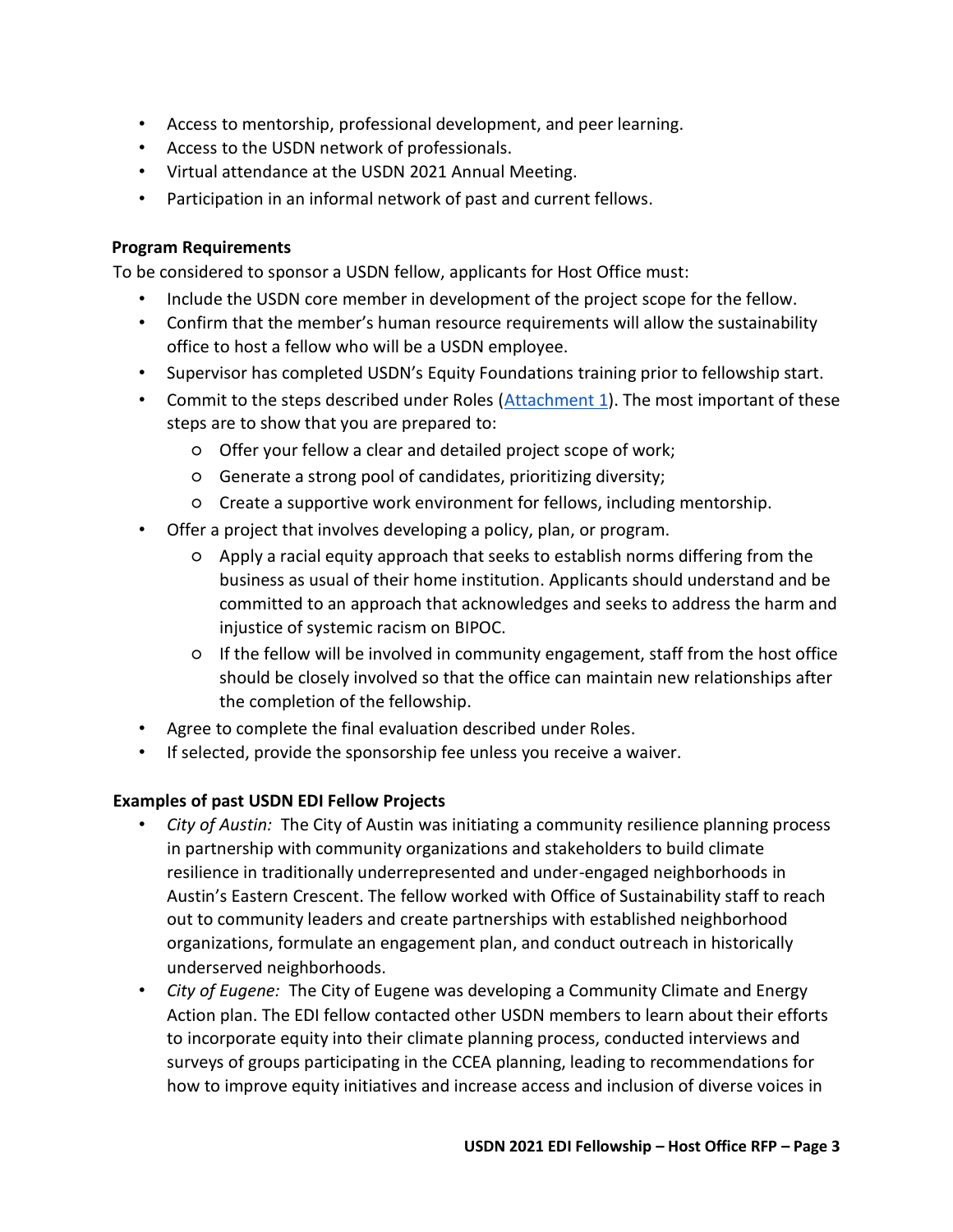the Community Climate and Energy Action plan, and helped to develop a new internship model to recruit and support a diverse intern population.

• *City of Fayetteville:* The City of Fayetteville made its fellow a core member of an Equity Assessment team. The Equity Assessment, driven by a diverse group of community members, explored how community members from diverse backgrounds are impacted by socio-economic systems, policies, and practices and implications for future city projects and programs. The Fellow collected data conducted interviews, analyzed data, and created a public report on equity gaps and barriers.

#### **How the applications will be evaluated**

|              | Requirements:<br>The USDN core member sustainability director or another permanent<br>employee led development of the project scope for the fellow and will<br>supervise the fellow.                                                                                                                                                                                                                                                                   | Y or N               |
|--------------|--------------------------------------------------------------------------------------------------------------------------------------------------------------------------------------------------------------------------------------------------------------------------------------------------------------------------------------------------------------------------------------------------------------------------------------------------------|----------------------|
|              | The Host can meet the minimum requirements for creating a<br>supportive work environment for a fellow.                                                                                                                                                                                                                                                                                                                                                 | Y or N               |
|              | The supervisor has completed USDN's Equity Foundations training<br>prior to the fellowship start.                                                                                                                                                                                                                                                                                                                                                      | <b>Training Year</b> |
|              | 1. Goals and Racial Equity Approach: Does the project use a racial<br>equity approach? Is the project focused on changing outcomes<br>for/with BIPOC communities?                                                                                                                                                                                                                                                                                      | 20                   |
|              | 2. Roles and Responsibility: Is there a clear opportunity for the fellow<br>to make a substantive impact? Will the fellow work with a team?                                                                                                                                                                                                                                                                                                            | 20                   |
|              | 3. Work Plan and Timeline: Is the project timeline feasible to<br>accomplish the project deliverables? Does the work plan include a<br>final project to mark the end of their fellowship? Will the fellow have<br>professional growth opportunities like presentations, facilitation,<br>and/or publication?                                                                                                                                           | 15                   |
| 4.           | Recruitment and Hiring Strategy: Have you created a thoughtful,<br>multi-pronged strategy to generate a strong pool of diverse<br>candidates?                                                                                                                                                                                                                                                                                                          | 15                   |
| 5.           | Management & Mentorship Plan: Is there a clear plan for<br>management and supervision? Will the supervisor be available for<br>the duration of the fellowship? Does the support plan address<br>navigating government, professional development, emotional<br>support, and building relationships across the team and government?<br>Will mentorship be available throughout the fellowship? Does the<br>support plan include COVID-19 considerations? | 30                   |
| <b>TOTAL</b> |                                                                                                                                                                                                                                                                                                                                                                                                                                                        | 100                  |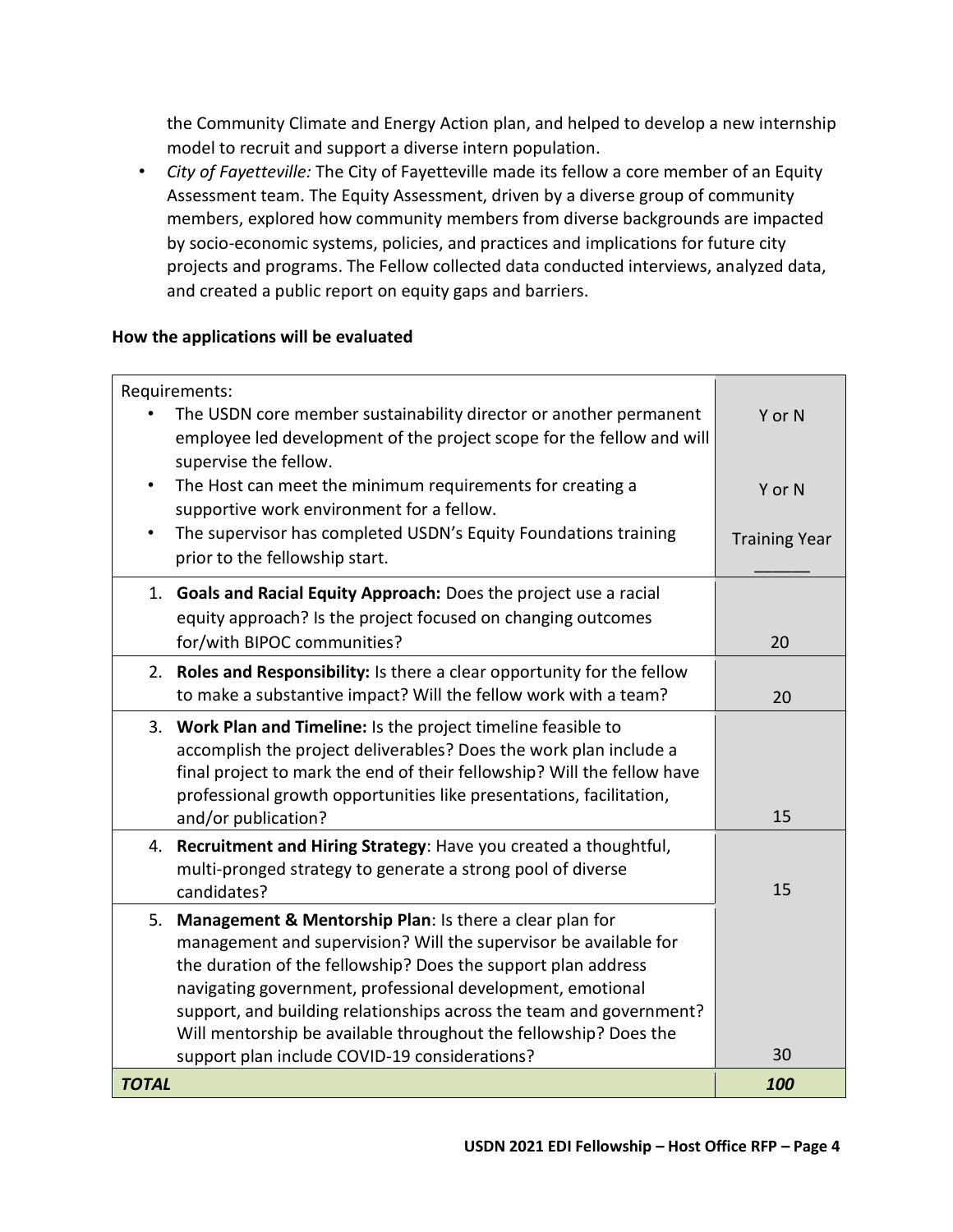## **USDN 2021 EDI FELLOW HOST OFFICE APPLICATION FORM**

<span id="page-4-0"></span>Applications for host offices and the Host Office Roles and Responsibilities Agreement are due on Monday, February 1, **at 5 pm Pacific** to Sarah McKinstry-Wu

[\(sarahmckinstrywu@usdn.org\)](mailto:sarahmckinstrywu@usdn.org) and Celía Burke [\(celiaburke@usdn.org\)](mailto:celiaburke@usdn.org) in a Word document. The application should answer the following questions in 6 or fewer pages<sup>1</sup>, and in the following order:

#### 1. **Basic Information**

USDN Core Member Name: Supervisor Name (if different from Core Member, must be full-time employee):

| Jurisdiction:            |  |
|--------------------------|--|
| Title of the Fellowship: |  |

\_\_\_\_\_\_\_\_\_\_\_\_\_\_\_\_\_\_\_\_\_\_\_\_\_\_\_\_\_\_\_\_\_\_\_\_\_\_\_\_\_\_\_\_\_\_\_\_\_\_\_\_\_\_\_\_\_\_\_\_\_\_\_\_\_\_\_\_\_

#### 2. **Minimum Requirements Y/N**

⬜ I have confirmed with my human resources department that I am able to host a fellow who will be a USDN employee.

⬜ The fellow's supervisor has completed USDN's Equity Foundations training prior to the fellowship start. Year \_\_\_\_\_\_\_\_

## 3. **Scope of Work**

*The project must involve policy, plan, or program development using a racial equity approach. A racial equity approach seeks to establish new norms from the business as usual of institutions. Applicants should understand and be committed to an approach that acknowledges and seeks to address the harm and injustice of systemic racism on Black and Indigenous Communities and People of Color.*

- a. Project Context: *What are the project goals? Why now? How will this project advance racial equity? What are the demographics of your city/county and how has this influenced the project? Is this a new project or a project already underway? How did it come about? Provide links to available supporting information.*
- b. Process & Project Outcomes: *What are the proposed process and project outcomes and the strategy for achieving them? How are you incorporating racial equity in your approach to the project (see definition above)?*

<sup>1</sup> It is fine to make additional space by deleting all text *in italics*.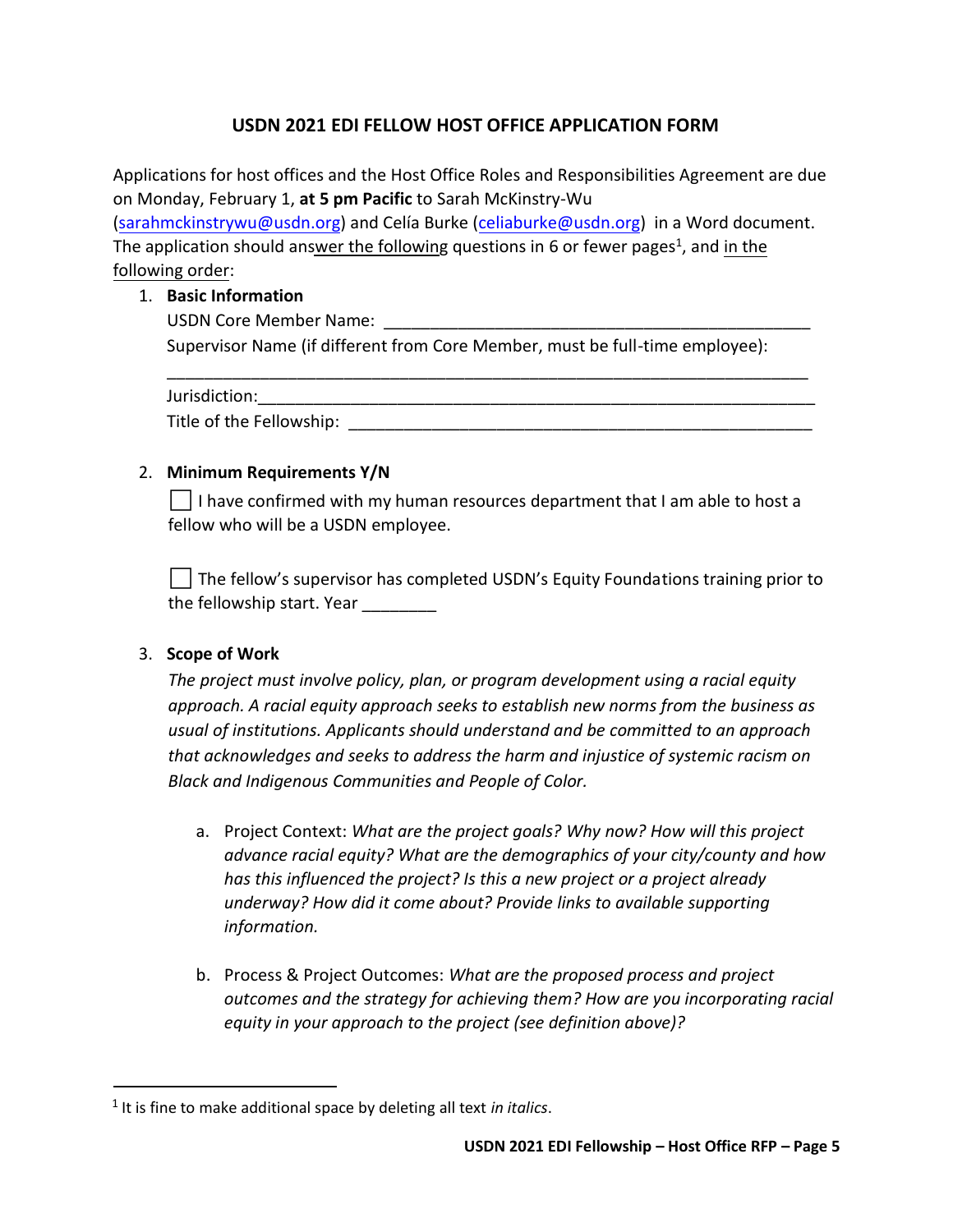- c. Roles and Responsibilities: *What are the roles and responsibilities of the fellow in the project and how will they work within a broader project team? If the fellow will be engaged in community engagement, what is the plan for the staff to be involved to ensure relationships last beyond the fellowship? What opportunities will they have to make their work public (presentations, articles, etc)?*
- d. Work Plan & Timeline: *What is the work plan and timeline for the fellow's role and the overall project? (Focus should be on creating a feasible 12 week plan).*

## 4. **Your Lessons From the USDN Equity in Recruitment, Hiring, and Retention Fact Sheet and Webinar Training**

a. Reflection

*Please provide 2 or more paragraphs that reflect on the USDN Equity in Recruitment, Hiring, and Retention Fact Sheet [\(https://www.usdn.org/documents/25323\)](https://www.usdn.org/documents/25323) and the January 19, 2021[, USDN](https://www.usdn.org/members/events/41285#/) [Equity in Recruitment, Hiring, and Retention Webinar.](https://www.usdn.org/members/events/41285#/)*

- b. Inclusive outreach and promotion
	- a. How will you generate a strong pool of diverse candidates? *(It is fine for you to primarily work with one partner on recruitment, but you still need to have a diverse strategy for recruitment.)*
	- b. How will you ensure that the qualifications in your job description do not unnecessarily exclude diverse candidates? *(For example, how will you avoid using educational requirements as a proxy for specific skills that could be attained through some other means?)*

#### 5. **Management and Mentorship Plan**

- a. Who was involved in the development of this application and what will be their roles during the fellowship? *Include who will track hours and deliverables, and be the primary contact for USDN.*
- b. Who will mentor the fellow, and what specific mentorship will they provide? *For fellows who are people of color, provide a mentor who is a person of color, if feasible.*
- c. Can you meet these minimum requirements for creating a supportive work environment for your fellow? Y or N
	- *i. Provide workspace, a supervisor, and project support for the fellow.*
	- *ii. Provide an orientation to the office and programs.*
	- *iii. Include fellows as part of the project team.*
	- *iv. Provide specific directions for how to complete the project and consistent feedback on progress.*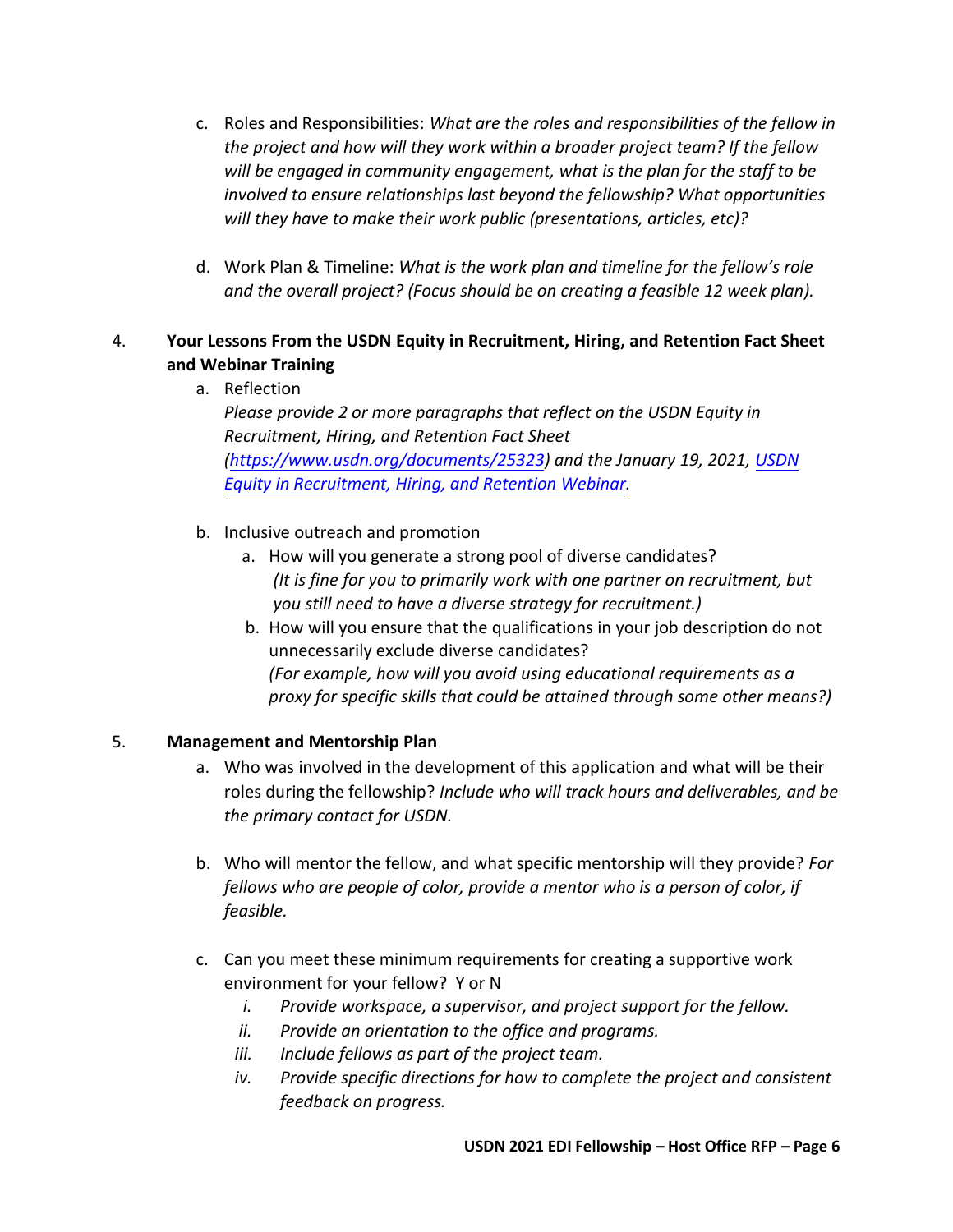- *v. Check in with the fellows on how they feel about the work environment.*
- *vi. Participate in USDN learning opportunities and engage in ongoing learning for managing in a diverse workplace.*
- *vii. Encourage the fellow to engage in USDN network learning activities and opportunities.*
- *viii. Arrange for the fellow to do a presentation to the Host Sustainability staff and others at the end of their fellowship*
- d. What more will you do to create a supportive work environment for the fellow? *Please add considerations for your local working conditions during the COVID-19 pandemic.*

## 6. **Sponsorship Fee Calculation.**

*USDN is committed to fellows receiving a living wage. If your local government has adopted a living wage, please use that as the floor of the hourly wage you will offer your USDN EDI Fellow. Members can also use the MIT Living Wage Calculator [\(http://livingwage.mit.edu/\)](http://livingwage.mit.edu/) to explore a living wage for your jurisdiction.*

*You must pay your USDN summer fellow at least \$15/hour. Many Hosts have paid their USDN summer fellows more. If you are using the MIT calculator, please consider using the living wage for "2 Adults (1 Working), 0 Children" as the floor of the hourly wage you will offer your USDN EDI Fellow.*

*The summer fellowship will be full time (40 hours/week). We generally want the fellowships to be approximately 12 weeks with fellows placed by May 2021, working from June to August 2021. However, fellowships can be longer.* 

**Proposed Wage Per Hour:** (min \$15) \_\_\_\_\_\_\_\_\_

\_\_\_\_\_\_\_\_\_\_\_

**Total Proposed Hours:** (12 weeks @ 40 hours/week would be 480 hours. Hosts can choose to hire their fellows for a longer period.) \_\_\_\_\_\_\_\_\_\_

**Total Wages** (Wages per Hour Multiplied by Total Hours): \_\_\_\_\_\_\_\_\_\_\_

**Host Sponsorship Fee** (Total Wages less USDN contribution, up to \$5,000):

**USDN is able to cover the sponsorship fee for 1 of the top 5 applicants to host a fellow for 12 weeks. If you apply for a waiver from the sponsorship fee and do not receive it, you will not be eligible to host a fellow.** Please check off whether you meet the requirements to apply for a waiver from the fee:

- o My jurisdiction has **not** already hosted a USDN summer fellow.
- o I requested budget support but cannot obtain the required Host Sponsorship Fee of \$ for a USDN summer fellow.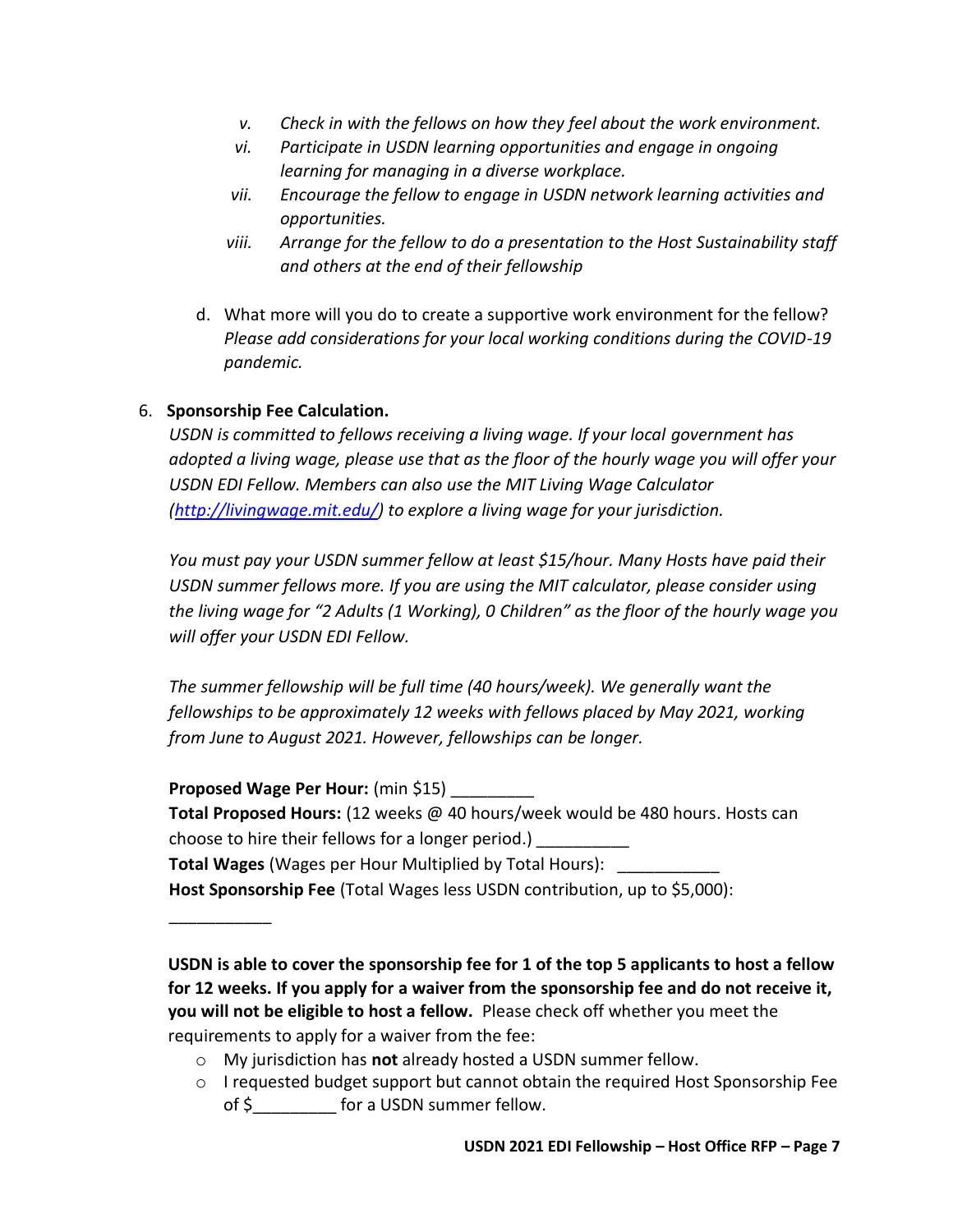*If you meet the 2 requirements to apply for a waiver, describe why you cannot obtain the required Host Sponsorship Fee for a USDN EDI fellow, including what steps you have taken to obtain funding and why they were not successful.* 

7. Please provide any additional information that should be considered in evaluating your application to host a fellow.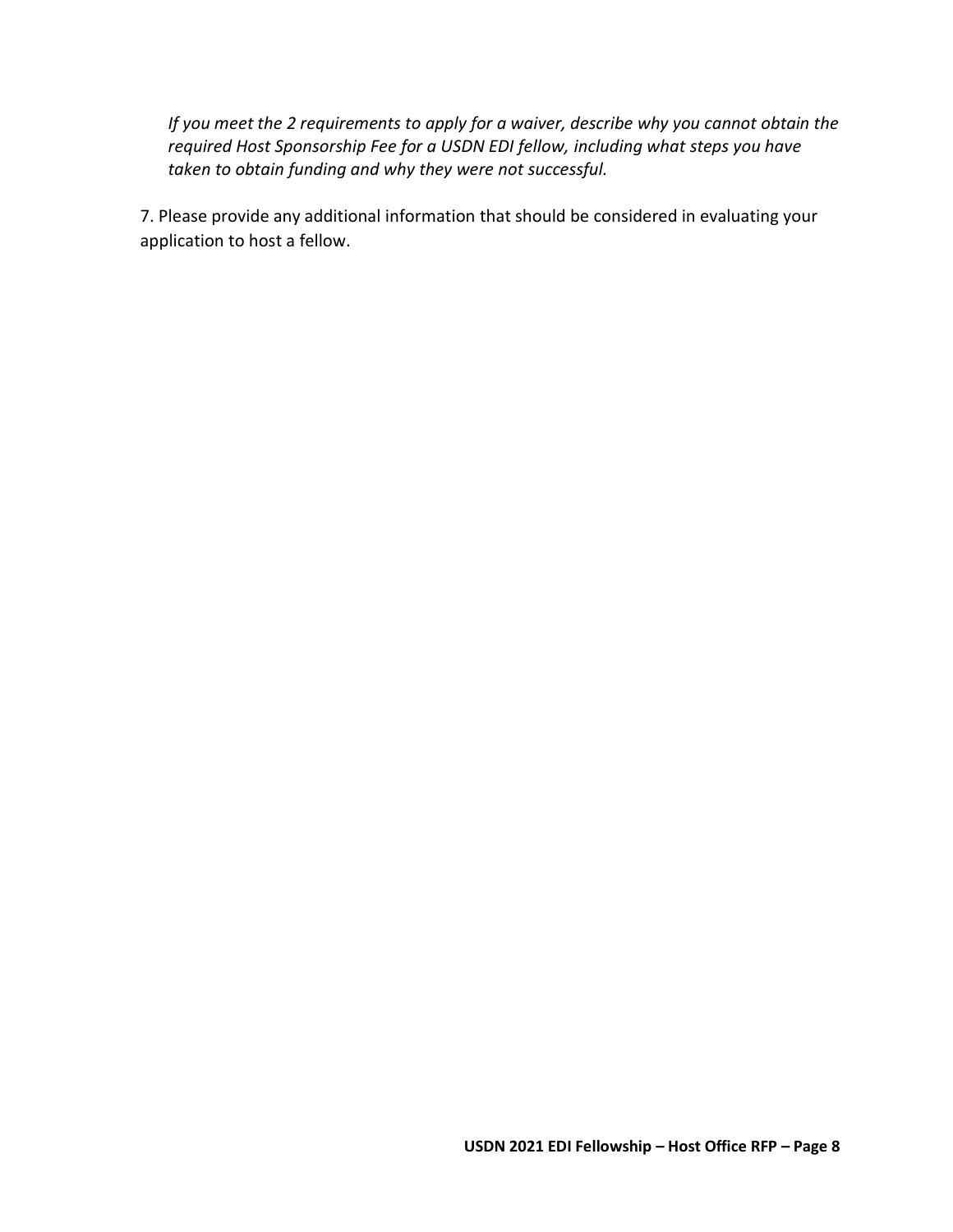# **Attachment 1. Host Office Roles and Responsibilities Agreement**

<span id="page-8-0"></span>To support the success of USDN Equity, Diversity, and Inclusion (EDI) Fellow placements with host offices and advancement of the overall program goals,

USDN will:

- Provide input to Host Office on the fellowship job description and candidate criteria.
- Assist with recruitment of fellows, although the Host Offices will take the primary role in recruitment.
- Receive all fellow candidate applications and then send them to each of the Host Office local governments.
- Strongly consider the 2 top candidates ranked and recommended by the Host Offices in choosing the fellows for each of them.
- Onboard the fellows for a short term engagement and manage payroll including withholding taxes and worker's compensation coverage for fellows, providing a monthly technology stipend of \$125, and offering health insurance coverage.
- Provide mentorship, including ensuring fellows and their supervisors have clarity about initial project expectations and tools to evaluate progress.
- Provide regular peer learning opportunities for participating fellows, including access to the USDN.org website (with strict privacy policy agreement), a learning cohort, and virtual attendance at the USDN 2021 annual meeting.
- Provide mentorship for participating supervisors in how to support fellows and enhance their ability to manage racially diverse staff as needed.
- Promote USDN-wide learning on recruiting and retaining a diverse workforce.

Host Offices will:

- With input from the USDN, develop the fellowship job description and candidate criteria.
- Generate a strong pool of diverse candidates by promoting the fellowship opportunity to local community networks and to national and professional networks for people of color. For example:
	- o Historically Black Colleges and Universities
	- o Professional Associations or Student Organizations for Students of Color
	- o National Urban Fellows Public Sector Leadership Diversity Program
	- o Networks of colleagues who are people of color
- Form a selection committee that includes at minimum the USDN core member and proposed fellow supervisor and at least one person of color to review the applications forwarded by USDN and choose their top three candidates to recommend to USDN for engagement.
- Provide a sponsorship fee to USDN unless USDN waives this fee.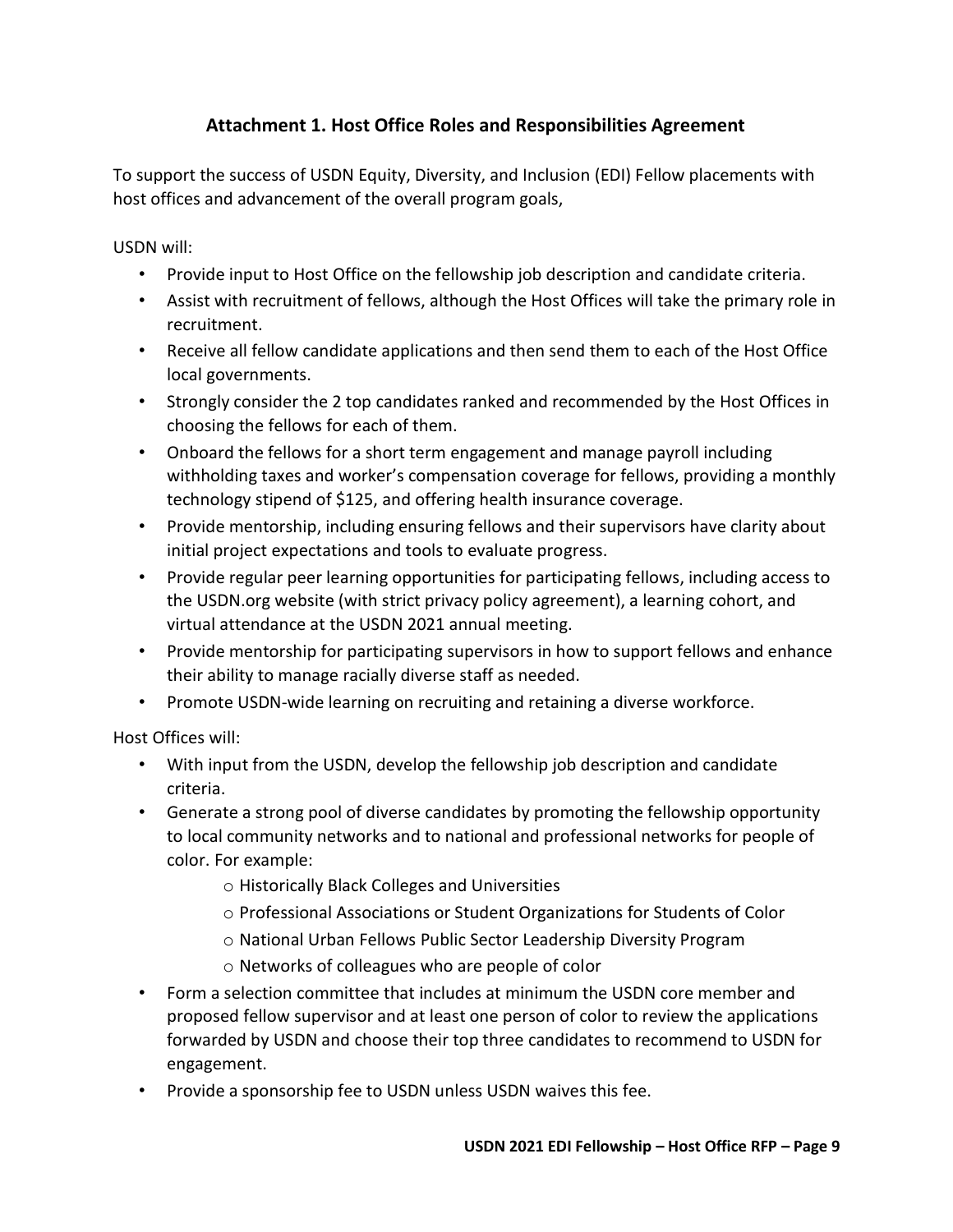- Attend USDN Host cohort support calls.
- Create a supportive and inclusive work environment for fellows.
	- o Provide workspace, a supervisor, and project support for the fellow.
	- $\circ$  Provide a mentor (for fellows who are people of color, provide a mentor who is a person of color, if feasible).
	- o Provide a supervisor-led orientation to the office, colleagues, programs, and work expectations at the start of the fellowship.
	- o Include fellows as part of the work team.
	- $\circ$  Provide specific directions for how to complete the project and consistent feedback on progress.
	- $\circ$  Check in with the fellows on how they feel about the work environment.
	- o Participate in Host learning opportunities and engage in ongoing learning for managing in a diverse workplace.
	- $\circ$  Arrange for the fellow to do a presentation to the Host Sustainability staff and others at the end of their fellowship.
	- o Encourage fellow to engage in USDN network learning activities and opportunities.
	- o Complete a program evaluation at the conclusion of the fellowship, including lessons for recruiting and retaining a diverse staff.

If I am selected as a Host Office, I commit to provide a sponsorship contribution (unless I am offered a waiver), undertake inclusive recruitment, generate a strong pool of diverse candidates; review applications forwarded by USDN and recommend 2 candidates for USDN to onboard for short term engagement; host a USDN-engaged fellow in the sustainability program; and create a supportive and inclusive work environment for the fellow.

\_\_\_\_\_\_\_\_\_\_\_\_\_\_\_\_\_\_\_\_\_\_\_\_\_\_\_\_\_\_\_\_\_\_\_ \_\_\_\_\_\_\_\_\_\_\_\_\_\_\_\_\_\_\_\_\_\_\_\_

\_\_\_\_\_\_\_\_\_\_\_\_\_\_\_\_\_\_\_\_\_\_\_\_\_\_\_\_\_\_\_\_\_\_\_ \_\_\_\_\_\_\_\_\_\_\_\_\_\_\_\_\_\_\_\_\_\_\_\_

Name City/County

Signature Date Date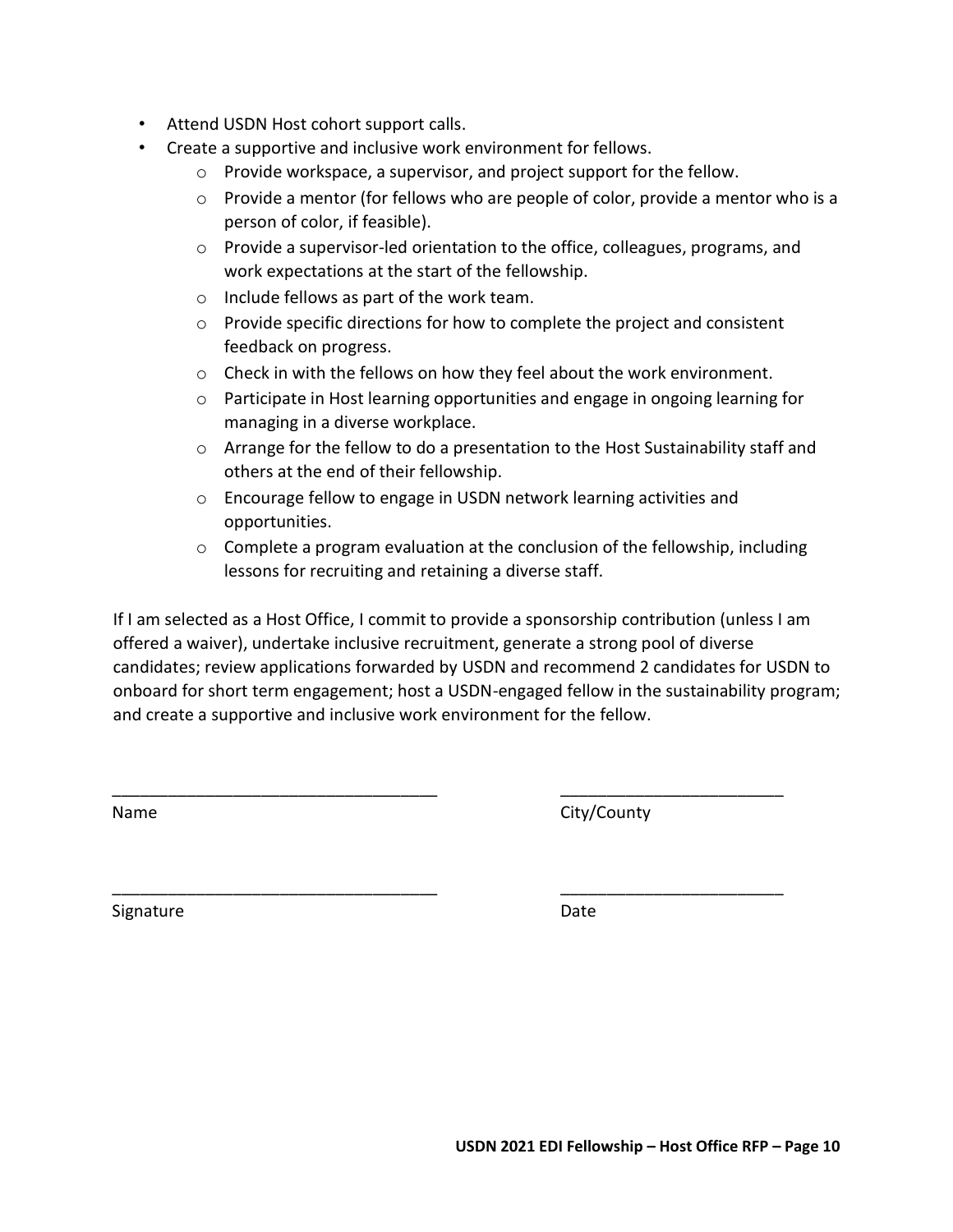## **Attachment 2. Frequently Asked Questions**

#### <span id="page-10-0"></span>**How does the program fit into USDN's equity work?**

In 2020 USDN adopte[d Equity Principles and Commitments.](https://www.usdn.org/members/focus-areas/3/usdn-equity-principles-and-commitments.html#/) USDN recognizes that diversity is an asset. Increasing diversity within the sustainability field, and particularly in decision-making positions within government, will increase the long-term relevance and accountability of our work to communities who have been systematically denied influence. Diverse perspectives produce more sophisticated solutions.

The EDI Fellowship Program is part of USDN's commitment to growing the pipeline of diverse sustainability professionals and developing leaders. USDN is committed to using our positional power and influence to attract, train, and retain members from communities underrepresented in the sustainability field, particularly Black, Indigenous, and People of Color practitioners. We also commit to creating growth and leadership opportunities for these individuals.

#### **How long has the program been in existence?**

With support from the Kendeda Fund, USDN piloted the EDI Fellows program in 2016 and offered it again from 2018-2019. The 2020 and 2021 EDI Fellows program is offered as part of [USDN's Equity Leaders Program](https://www.usdn.org/members/focus-areas/3/usdn-equity-leaders-program.html#/).

**Who makes Host selection decisions?** An EDI Fellowship Advisory Committee made up of USDN members, past fellow supervisors, and past fellows recommend Host finalists to USDN staff, who interview finalists and confirm their ability to perform fellow host duties.

#### **What is a "Host Office?"**

The term Host Office describes the selected USDN member that has also agreed to the terms to host a fellow and contribute the program sponsorship fee. Members receive a benefit for their sponsorship, but also have specific host responsibilities to support the overall program goals of the fellowship.

#### **Who engages the fellows?**

USDN is the official entity that brings the fellows onboard for this short-term engagement and manages their payroll. For fellows located outside the United States, a Professional Employer Organization or staffing agency will facilitate engagement to ensure compliance with local laws and tax obligations.

#### **Do Host Offices have a say in who is selected as their Fellow?**

Host Offices will participate in the development of the job descriptions and promote the program to potential applicants who will submit their application to USDN. USDN will forward candidate applications to the Host Offices, who will form a selection committee that includes at minimum the core member and Fellow supervisor and at least one person of color. The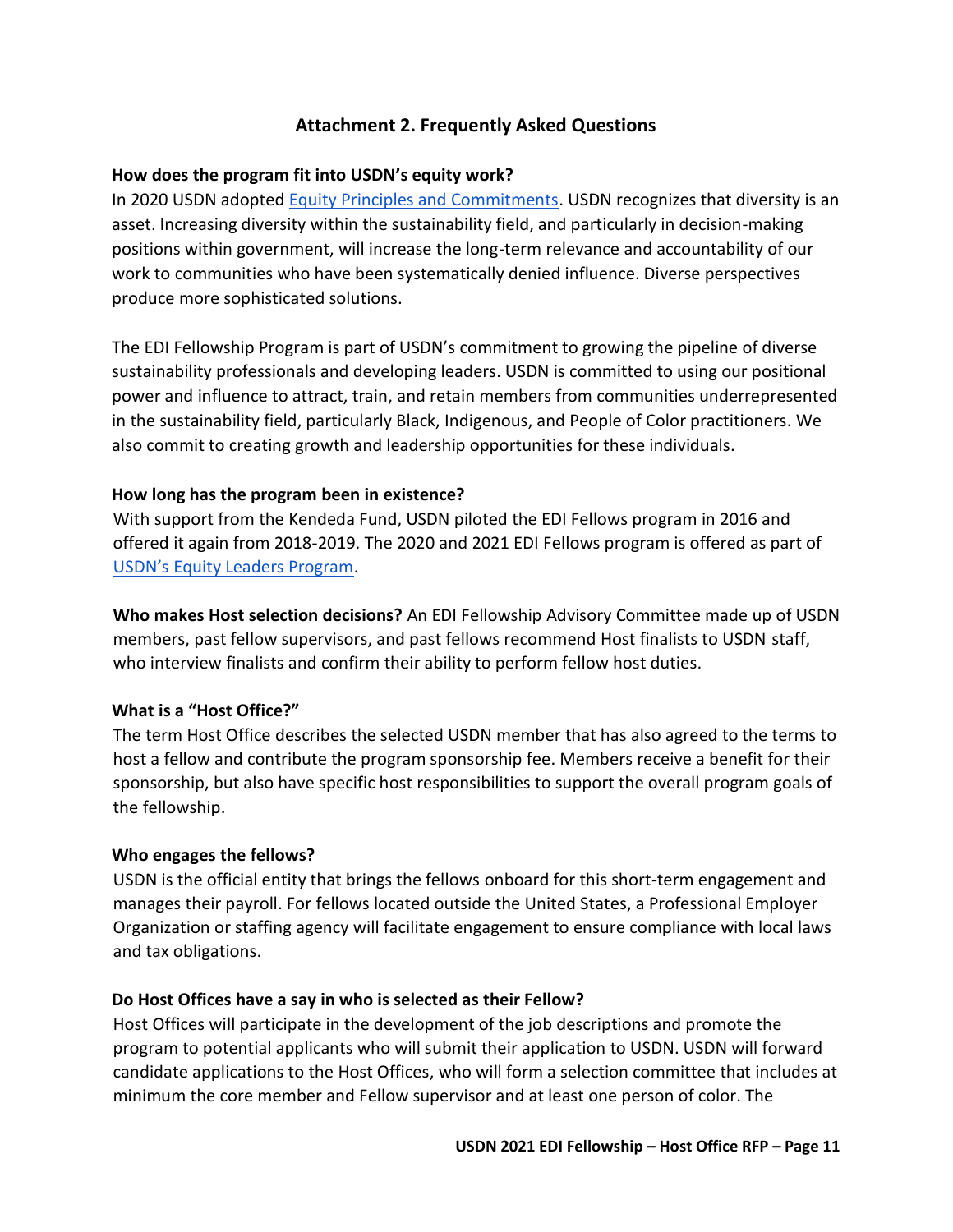selection committee will rank candidates and recommend the 2 top to USDN. USDN will make the final decision.

## **What are the requirements to be a fellow?**

USDN prioritizes increasing staff from communities underrepresented in sustainability work, particularly Black, Indigenous, and people of color. Fellows must be passionate about sustainability and/or the environment, new to the sustainability field of work, or interested in exploring a career in sustainability.

They need to have the skills required to match the needs of the Host Office. Because the proposed project must be inclusive of underserved and under-represented communities, the job description will require the ability to relate to and communicate with people from diverse racial, ethnic, and socio-economic backgrounds.

Applicants will be required to complete an application describing how they meet program criteria and how their skills match the needs of the Host Office's project.

#### **How long is the fellowship?**

The summer 2021 fellowships are intended to be approximately 12 weeks, 40 hours/week. Fellows will be placed by May 2021 and are anticipated to work from June to August 2021. However, Hosts can hire fellows to work for a longer period of time up to a period of six months if hosts can fully fund the additional time.

## **What are the program expectations of the fellow?**

- Complete their assigned projects
- Actively participate in USDN peer learning and mentorship opportunities
- Complete a brief report and program evaluation form at the conclusion of their fellowship to reflect on the value of and what they learned from their experience
- Make a presentation on their work at the USDN annual meeting
- Become part of an informal network of past and current fellows

#### **How much is the fellow stipend and host sponsorship fee?**

Hosts must pay their USDN summer fellow at least \$15/hour. Many hosts have paid their USDN summer fellows more. To determine the fellow stipend, proposed Hosts should multiply their proposed wages/hour by the total proposed hours of work. To figure out the Host sponsorship fee, proposed Hosts should subtract the up to \$5,000 covered by USDN from the fellow stipend.

USDN is able to cover the sponsorship fee for 1 fellow for 12 weeks. To receive a waiver, a proposed host must not have already hosted a USDN summer fellow and must show that they could not obtain internal funds for a USDN Equity, Diversity, and Inclusion (EDI) fellow.